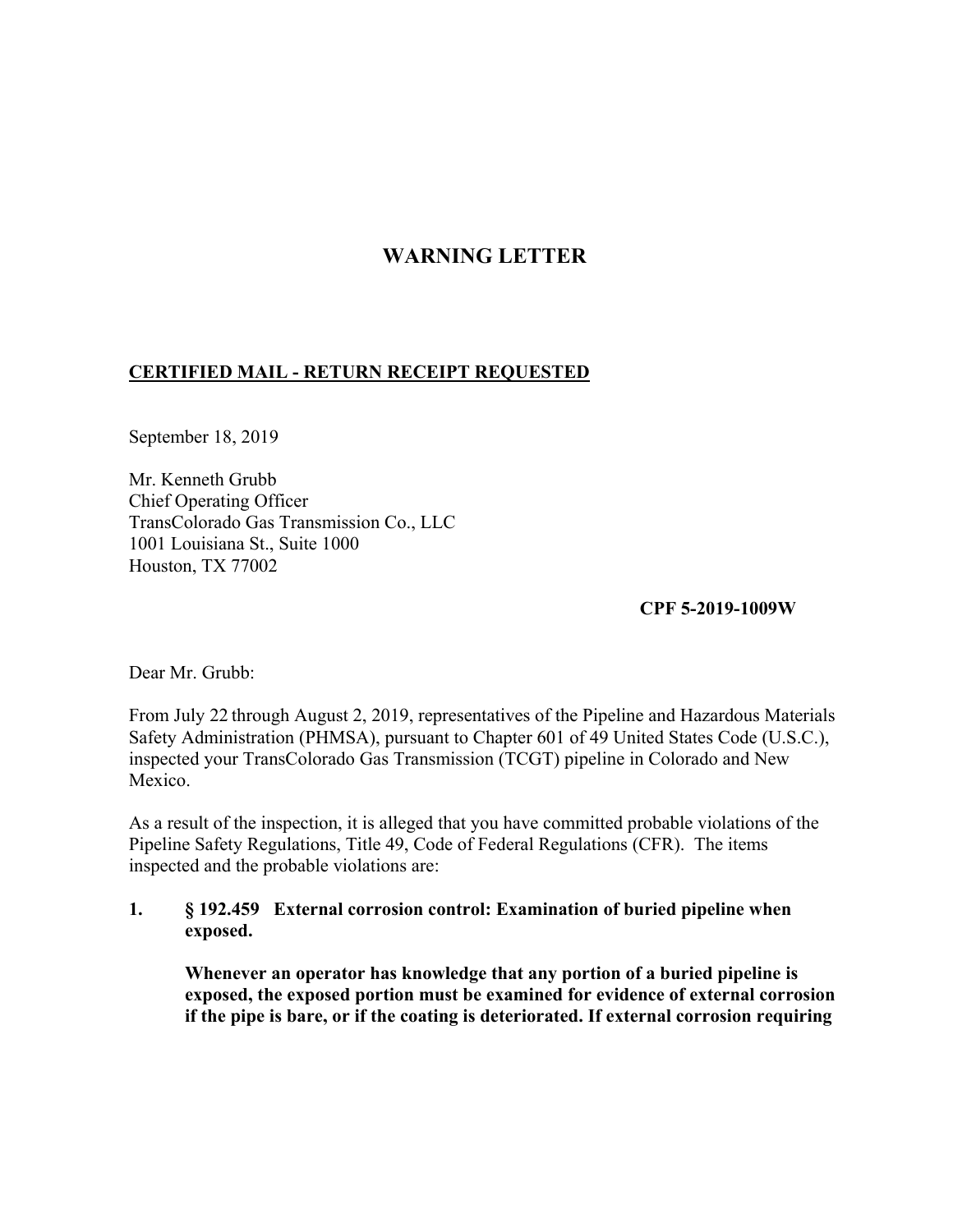## **remedial action under §§192.483 through 192.489 is found, the operator shall investigate circumferentially and longitudinally beyond the exposed portion (by visual examination, indirect method, or both) to determine whether additional corrosion requiring remedial action exists in the vicinity of the exposed portion.**

In September 2017, TransColorado replaced 180 feet of pipeline—the TCGT Blanco to El Paso Interconnect Replacement project. At the time of PHMSA's inspection, there was no record of an external inspection record in a TransColorado Pipe Examination Report as required by 192.491 and 192.459. The removed pipe was still available for inspection, so during the inspection, TransColorado personnel performed an external inspection per 192.459 that appears to be adequate and no significant corrosion was found.

# **2. § 192.475 Internal corrosion control: General.**

**(b) Whenever any pipe is removed from a pipeline for any reason, the internal surface must be inspected for evidence of corrosion. If internal corrosion is found—** 

**(1) The adjacent pipe must be investigated to determine the extent of internal corrosion;** 

**(2) Replacement must be made to the extent required by the applicable paragraphs of §§192.485, 192.487, or 192.489; and** 

**(3) Steps must be taken to minimize the internal corrosion.** 

In September 2017, TransColorado replaced 180 feet of pipeline—the TCGT Blanco to El Paso Interconnect Replacement project. At the time of PHMSA's inspection, there was no record of an internal inspection record in a TransColorado Pipe Examination Report as required by 192.491 and 192.475(b). The removed pipe was still available for inspection, so during the inspection, TransColorado personnel performed an internal inspection per 192.475(b) that appears to be adequate and no significant corrosion was found.

Under 49 U.S.C. § 60122 and 49 CFR § 190.223, you are subject to a civil penalty not to exceed \$218,647 per violation per day the violation persists, up to a maximum of \$2,186,465 for a related series of violations. For violation occurring on or after November 27, 2018 and before July 31, 2019, the maximum penalty may not exceed \$213,268 per violation per day, with a maximum penalty not to exceed \$2,132,679. For violation occurring on or after November 2, 2015 and before November 27, 2018, the maximum penalty may not exceed \$209,002 per violation per day, with a maximum penalty not to exceed \$2,090,022. For violations occurring prior to November 2, 2015, the maximum penalty may not exceed \$200,000 per violation per day, with a maximum penalty not to exceed \$2,000,000 for a related series of violations. We have reviewed the circumstances and supporting documents involved in this case, and have decided not to conduct additional enforcement action or penalty assessment proceedings at this time. We advise you to correct the items identified in this letter. Failure to do so will result in TransColorado Gas Transmission Co. being subject to additional enforcement action.